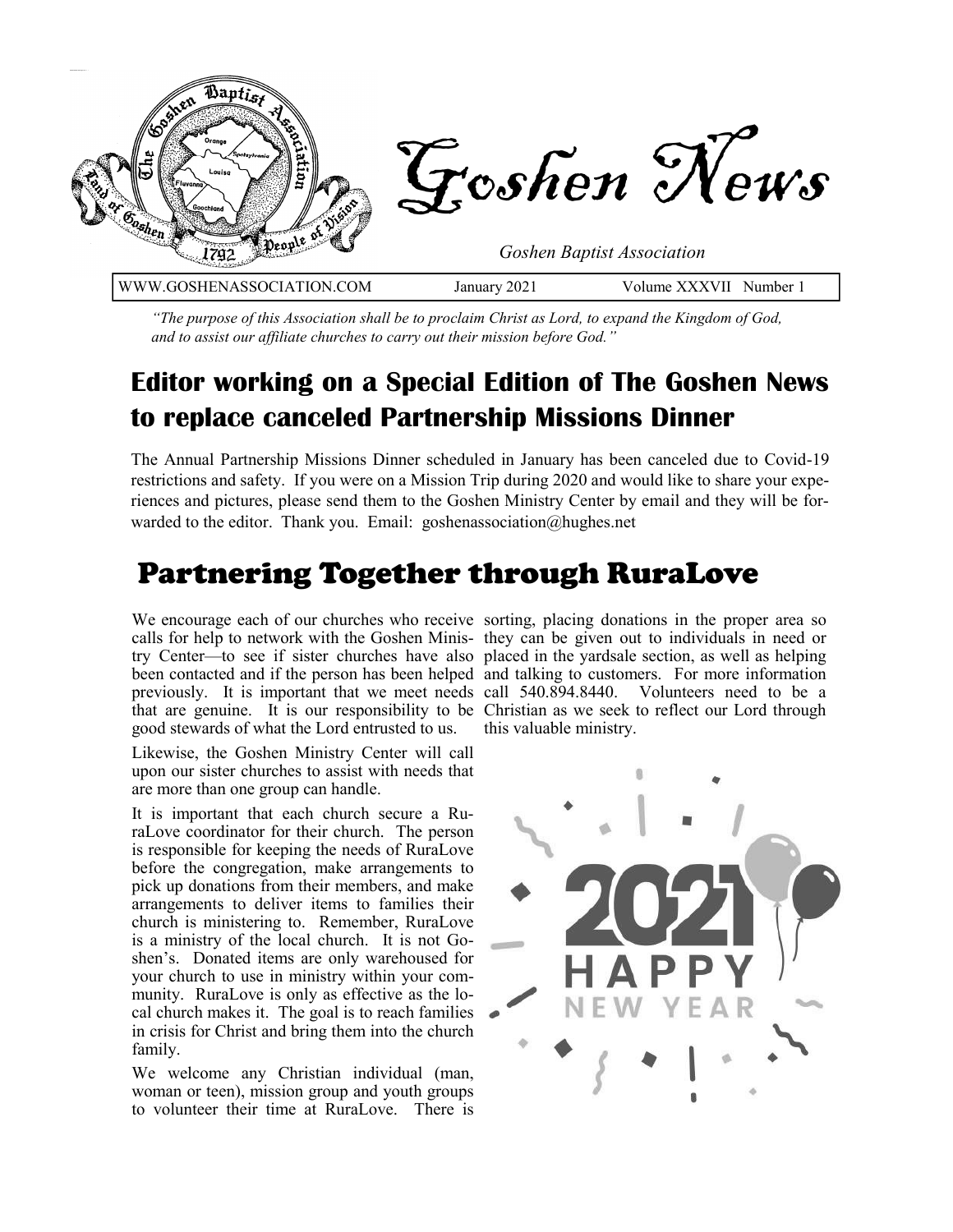#### *Roma Camp of Dreams*

Goshen is looking for volunteers to go to Romania in the summer of 2021 and put on a week long VBS at The Ruth School for the very poor Roma children. The last day of the VBS there will be an outing into the countryside for a big picnic. **Goshen is also collecting funds NOW to fund the VBS and picnic.** If interested contact Don Campbell at 540.894.8440 (GMC) or 804.304.4310 (cell) or email: dcampbell71@verizon.net

## **Mission Opportunities**

*Project for January:* **Baby Bottle Project:** fill a baby bottle with donations for Bethany Christian Crisis Pregnancy Center to help them provide ultrasounds. See **www.Bethany.org** for more info.; **Camp of Dreams** for the summer of 2021 for the very poor Roma children of The Ruth School in Romania (deadline 3-31-2021)

*RuraLove 540.894.8440, 587 Mica Road, Mineral,* is a ministry of Goshen Association to local families in crisis. We need churches who will *follow up* with families in crisis to build a relationship with the goal of meeting spiritual needs.

The Thrift Store is open year-round on Wednesdays 8 a.m. -12:30 p.m. and the first Saturday of the month April-Nov. RuraLove always needs: Chest of drawers, refrigerators, electric stoves, washers/dryers, twin & full mattresses, good vehicles.

RuraLove accepts a wide variety of items not listed. Smaller donations may be left in the green wooden donation shed anytime. Please call ahead for larger donations. Volunteers may also be **scheduled** to pick up **LARGE** items on a Wednesday morning.

*RuraLove does not accept* old style TVs, lg. entertainment centers, sleeper sofas, office desks, appliances which have issues. Also, no torn, damaged, moldy, or dirty items. If you have pets, RuraLove cannot accept upholstered items or mattresses due to allergies. All items are to be nice enough to give in Jesus' name.

*Bethany Christian Services 540.373.5165* Christ-Centered Crisis Pregnancy Center and Adoption Services. Www.bethany.org/Fredericksburg 5610 Southpoint Centre Blvd. #107, Fredericksburg 22407

*Fred. Pregnancy Center 540.370.1800* 1616 Stafford Ave., Fredericksburg, VA 22401 Www.FredericksburgPregnancyCenter.org

*Hope House 540.371.0831* Battered women's shelter for abused women and their children, 902 Lafayette Blvd., Fredericksburg

*Shelter for HELP in Emergency 434.963.4676*  Working to end domestic violence. Charlottesville

#### *Mission Stitchers*

*All are invited on Sat, January 16, 9 a.m.-2 p.m.*  Bring a lunch or about \$10 for lunch. Bring your machine and tools or fabric scissors to cut out the patterns. For more information on this ministry contact Terry Graham 540.661.6268 or email mrsjrg@aol.com

#### *2020-2021 Annual Budget Report*

| <b>Budget</b>        | 3,935.00   |
|----------------------|------------|
| Received Oct-Nov     | 22,189.00  |
| Received Nov         | 9,148.00   |
| <b>Monthly Needs</b> | 13,062.00  |
| Budget for 2020-2021 | 156,742.00 |

 *If you weren't able to attend Goshen's Fall Missions Celebration, you can still watch on YouTube at your convenience:*

#### **https://youtu.be/CGVyoUDV7VU**

 *If you weren't able to attend Goshen's Fall Meeting, you can still watch at your convenience:* **www.mineralbaptistchurch.org/goshen-2020**



RuraLove is open to the public while asking customers to practice safe distancing and wear masks inside buildings. In the past month you (through your contributions and donations to RuraLove) have ministered to:

- 16 Families with financial needs **(\$8,286.94)** (Rent, Mortgage, Utilities)
- 1 Families with a household need
- 2 Families with a medical equipment loan

Served 101 families with clothing

Served 426 families with household items

Total sales from the Thrift Store for clothing and other donated yard sale items for the month: **\$4,097.25** 

#### *One hundred percent of all sales and donations go to local families in crisis.*

*Please call ahead before bringing larger donations, 540.894.8440.*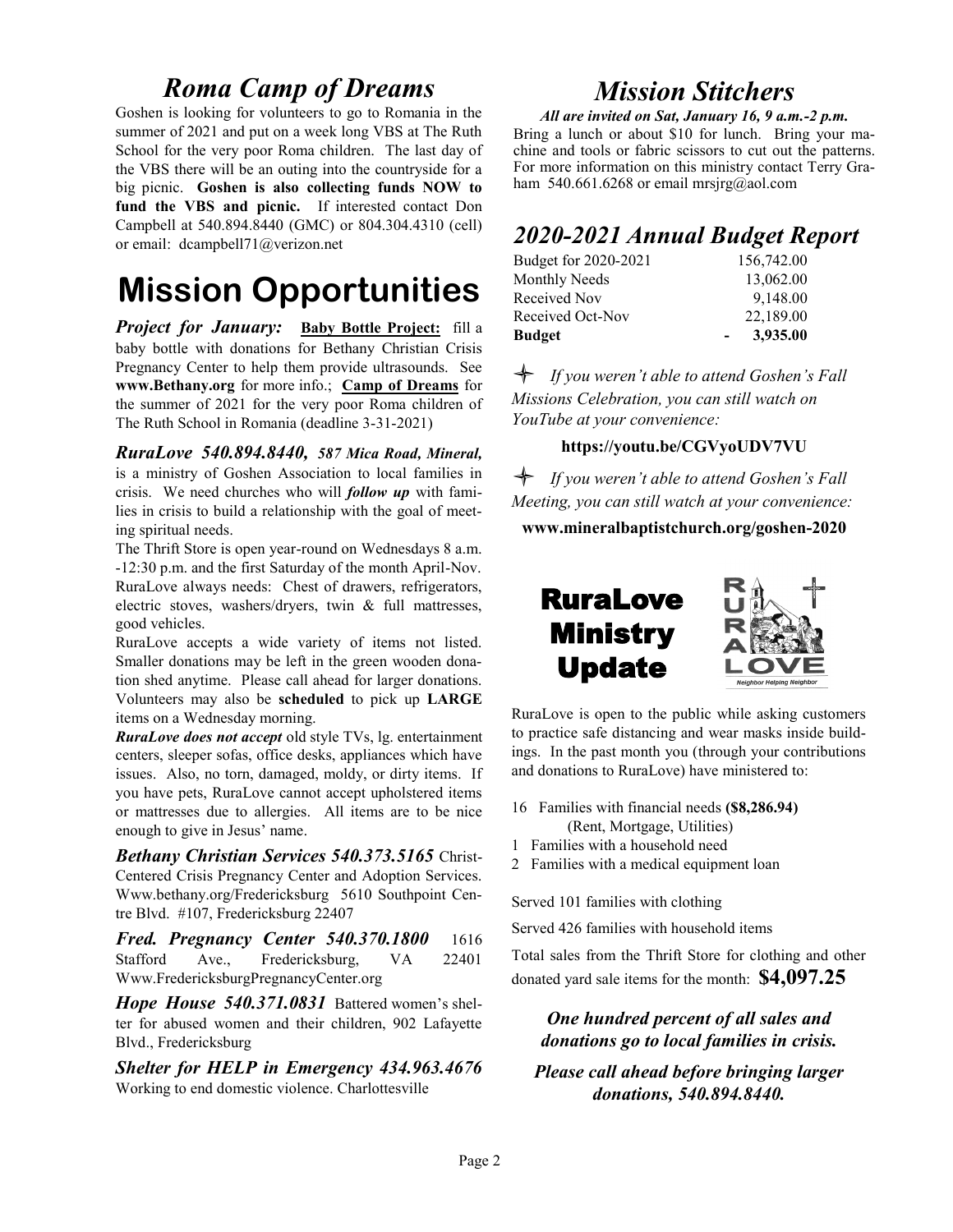**Louisa** welcomed two new members by baptism in December. The two brothers attend the Day Camp Program the church started to help working parents with school age children on the days they don't attend school. A total of four children have made professions of faith through this program so far.

**Mineral** collected 284 shoe boxes for Samaratian's Purse; Santa Council used Mineral as a distribution point; Monday "Soul Sisters" enjoyed a Christmas luncheon; the Senior Choral Group performed for Louisa and Orange nursing and assisted living homes; and Mineral was the site for Covid-19 testing 12-17.

**Zoar** called Rick Clore as Interim Pastor.

## *Pray for our Goshen Churches:*

Pray for Antioch (Unionville) and pastor, Terry Green.

Pray for Berea (Louisa County) and pastor, Jim Stone.

Pray for Blue Ridge Shores (Louisa County) and pastor, Steve Whetzel.

Pray for Craigs (Spotsylvania County) and pastor, John Swain.

#### *Congratulations*

Ashton and Richard Sandberg welcomed their third child Emmalyn Rose Sandberg on Sunday, December 6. She was 20 inches long and weighed 7 pounds 4.5 ounces. Richard is the pastor of Louisa Baptist Church.

#### *Thank You Note*

Dear RuraLove,

Thank you so much for all you do for our community. We are greateful for the opportunity to partner with you in helping people in need in the name of Jesus.

We truly appreciate all the assistance you have given to The Journey Home. Personally, we want to donate out of hearts grateful for your ministry.

> Blessings, Ed & Debby Read

## *Parkinson's Support Group*

The Parkinson's Support Group, due to Covid-19, has been postponed. The group plans to begin meeting again soon, but changes will have to be made. The group is for caregivers, family, and friends. Call Cathy for more info, 540.894.3973. **Www.Parkinson.org**

## *Standing Rock 2021*

 $\sim$  New Volunteer Orientation and Site Leader Training Feb. 27 at the BGAV building or online

 $\sim$  New Volunteer Orientation and All Volunteer Training April 17 at the BGAV building (hopefully)

**~ WMUV Week at Standing Rock is July 25-30**

## Church News *"Campbell's Comments"*

#### *Welcome to 2021:*

 So many will move into the current year tired, worn out from continual demands to 'adjust' and weary of fighting an insidious virus. Churches and congregations have gone more than the extra mile in creating approaches to ministry. The Goshen is strong in number and in spirit and resolved to face the new year with commitment to sharing



the good news of Jesus Christ. While we may face necessary changes to our methods of ministering and proclamation we can be encouraged that the message does not need changing. The message we proclaim has not been diminished by wars, political upheaval, weather, or false prophets.

 The message delivered in Goshen churches is a message that came from the heart and soul of the Savior, "I am the way and the truth and the life". It is the Savior who said "come unto me all you that are weary". In these two phrases from the Lord can be found the hope- filled approach to this new year.

 In Spanish the word is 'esperanza' In English the word is 'hope'. For a long time I quoted Isaiah 40:31 "They that wait upon the Lord…". Some years back I discovered that 'wait' could also be translated as 'hope'. This is a great way to approach 2021i.e. with HOPE. Hope equals expectation and that expectation inspires hope. Our churches can expect the time to come when masks are unnecessary, when hugs are welcomed, when fist-bumps are replaced by handshakes and when the only thing you do in the church parking lot is park your car as you go to church. The vaccine will be available and protect millions. We will face 2021 with hope that we can live using the lessons learned from ministering in 2020.

 Esperanza will guide us as we restore our work and partnerships with our friends and fellow servants in Panama and with Romania.

 It is certainly true that 2020 provided situations that "tried men's souls" but 2020 also provided many opportunities to find new ways to minister. As we face 2021 together we do so as a strong and effective association of churches committed to sharing the hope that is in us through Jesus Christ. Goshen will be as effective as our churches allow us to be. RuraLove will be as effective as your support will allow it to be. Your church will be as effective in ministering to others as you allow it to be. Your Associational leadership is committed to assist you as you enter 2021 with HOPE and EXPECTATION.